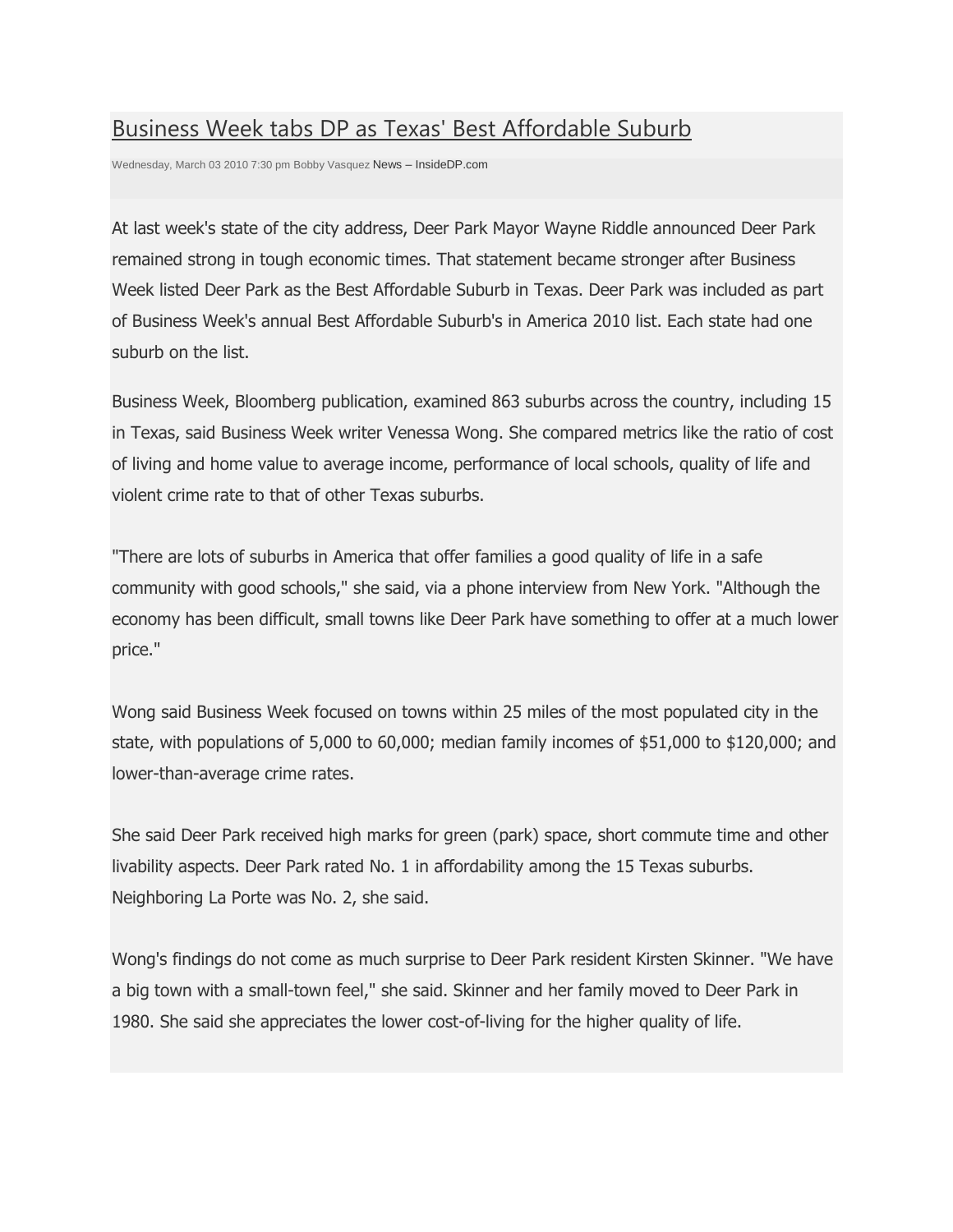"We have a Starbucks in the town and right down the street is Charburger," she said. "The schools are great and we live in a safe community. Police response is quick. Most of the people here work in the plants across from 225 or down in NASA. Everything is close by."

In Deer Park, it also doesn't cost much to get where you are going, Skinner said. "I love the gas prices here. Houston has lower gas prices, but it's still six-to-10 cents cheaper here than it is on the north side of [Houston] where my mother lives."

She also said she enjoys the close-knit sense of community. "Parents know what their kids are doing through other parents. We talk to each other. We also tend to stay in town. My acrossthe-street neighbor was part of the first graduating class of Deer Park High School. Their granddaughter graduated with me."

The strong sense of community and affordability lend themselves well to Deer Park's social and economic climate, said Debbie Westbeld, director of economic development for the city.

"Business owners are eager to relocate their operations or open new businesses in an affordable city like Deer Park. Thanks to our city's overall affordability, pro-business attitude, low tax rates, relatively inexpensive real estate and the natural advantages of our close proximity to Houston and the Port … we have been recognized for what many Deer Park residents already knew; our city is very affordable and a great place to have a business or raise a family," she said. "Deer Park sets high standards for our schools and we have a very low crime rate, which adds to our great quality of living."